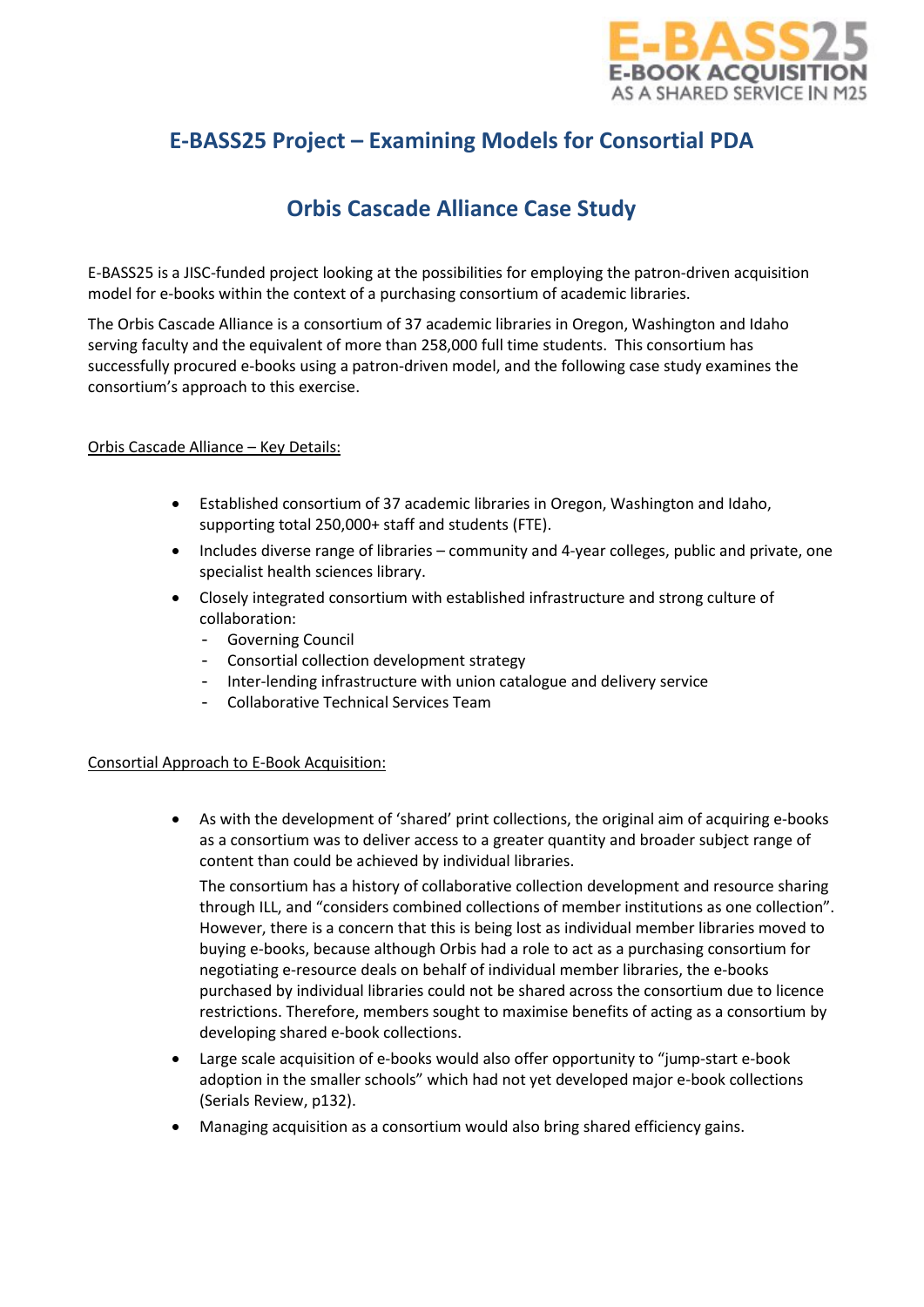

# The E-Book Pilot:

- An e-book task force was established to address issues of concern arising from e-books. The task force delivered recommendations which were taken forward by an e-book team.
- Pilot of PDA in 2011-2012:
	- Started planning January 2011.
	- Launched pilot 1 July 2011, initially for six months but subsequently extended to 12 months to enable the consortium to gather more data on the viability of the PDA model and the consortial programme.
- Pilot deemed successful, approved as an ongoing programme for the consortium in 2012.

# Project Management:

- Allowed sufficient time for planning.
- Defined goals, set project parameters.
- Designed workflow, developed communications.
- Emphasis on communication to all member libraries:
	- Used written guides and YouTube videos to brief library staff at all libraries.

# Choice of Business Model:

# **Which e-book business models were considered?**

Pay-per-view and subscription models were considered, however these were rejected as they did not support the purchase of new stock. The consortium also rejected the idea of purchasing large collections as they were too expensive and much of the content would be unsuitable for many of the libraries.

# **Which model was selected, and why?**

Patron-driven models offered desired benefits:

- Titles purchased would have use (customer demand model)
- Studies showed PDA titles generated greater use than library selected titles
- Selected titles would be immediately accessible to end-users
- Potential for saving staff time

However, PDA models also enabled librarians to set parameters of content to be made available. This enabled the collection to be designed to fit the needs of the consortium. PDA provided an efficient and scalable mechanism to purchase individual e-books as a consortium. In addition, there had previously been successful PDA pilots at two member libraries. The consortial pilot provided an opportunity to explore PDA for those member libraries which had not yet tried it.

The PDA-purchase and PDA-rental models were considered because charges before full-price purchase "would allow the Alliance to use its budget more wisely ... [and get] strong value for their acquisitions dollars" (Against the Grain, p38) "patrons would have access to more e-books than single title purchasing could permit"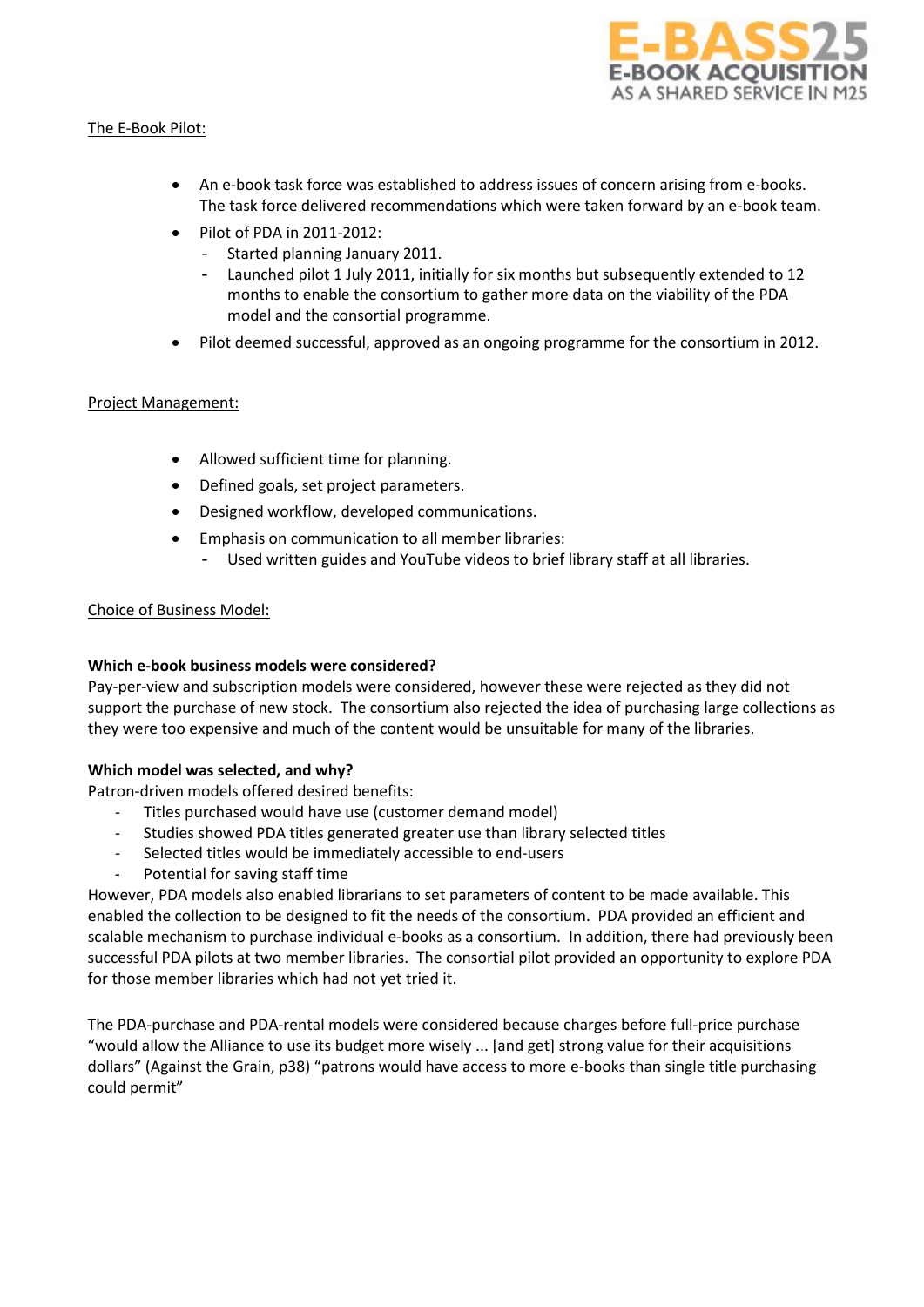# Choice of Supplier:



EBL (E-Book Library [http://www.eblib.com/\)](http://www.eblib.com/) was selected as the supplier for the pilot, working in partnership with YBP [\(http://www.ybp.com/\)](http://www.ybp.com/), the preferred book vendor for consortium. EBL were chosen because of their ability to provide diverse content, a clear business model, tools to monitor use and purchase, clear pricing, waived platform fee, a single licence, evidence of good customer service and liaison with libraries.

# Choice of Content/Parameters of Pilot:

# • **Who decided which titles should be available, and how?**

The aim was to develop a collection relevant to the different types of libraries in the consortium. These decisions were made by existing consortium groups which established parameters for the content profile for the pilot.

- **Were some of the pilot titles already available in print in the library collections?** Yes, but not intentionally. The aim was to provide new (i.e. unique) content, but with a large consortium it was inevitable that some libraries would already hold some of the titles in print or as e-books.
- **Were any of the titles selected for the pilot already available as e-books for purchase or subscription, or did publishers make new titles available for this project?**

Titles were already available from EBL, but negotiation had to take place with publishers to make them available for consortial purchase. Not all publishers were prepared to make their content available, and this was a significant limitation on the range of content that the pilot could deliver.

• **How many titles were made available?**

At the initial launch 1,700 titles; with 300 titles added per month as new content was published. The focus was on front-list titles, so new titles were included in PDA as they were published, which also helped to minimize duplication.

#### • **What PDA parameters were used, e.g. number of rentals before purchase?**

Set 10 loans before auto-purchase. A \$250 maximum price limit was set.

NB. Parameters (number of titles, number of loans) deliberately conservative to avoid rapid spend seen by other libraries / consortia using PDA, and ensure funds lasted for at least six months, "to give all participants an opportunity to use titles within the pilot and build a useful body of evaluative data" (Serials Review p133)

# • **Were there any changes to the supplier's standard PDA model for individual libraries, e.g. reduced fees, extra content, different 'trigger points' for rental / purchase?**

The purchase price was charged at 5x list price (usually just list price for an individual library). The consortium used data on history of print purchases to negotiate this.

# • **Were the parameters changed during the pilot?**

Yes, initially the rate of spending was slow, with no titles purchased outright after two months and only 4% of the budget spent. So, a decision was taken to change the parameters to increase spend and the number of titles purchased. A further 10,000 titles from 2009-2010 titles list were loaded into the pilot. The auto-purchase threshold was decreased from 10 to 5 loans.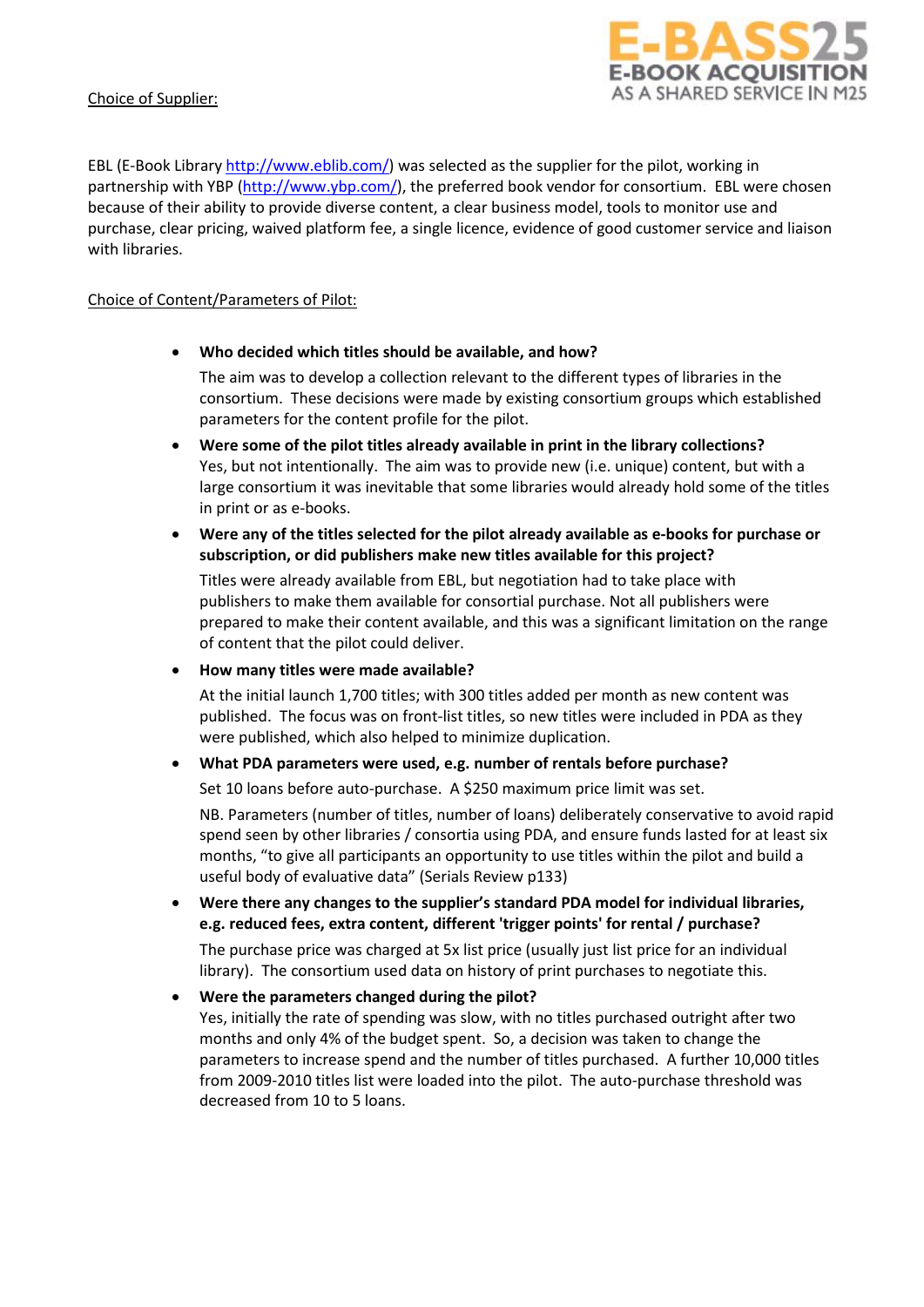

# • **How much money was dedicated to the PDA pilot?**

The initial budget for the pilot was \$462,000. For the ongoing PDA programme, the budget is planned to increase to \$750,000 for fiscal year 2013, and \$1,000,000 for fiscal year 2014.

It is recognised that usage, and therefore costs increase as more content added. However, increased budget may attract new publishers to make content available.

## • **How were costs distributed across the consortium?**

The funding model for the pilot established a central budget to which all member libraries had to contribute. Contributions were scaled to FTE numbers, and ranged from \$2,500 for community colleges up to \$15,000 for institutions with over 17,000 FTE. It was clear that this was model for the duration of pilot only, and that would be reviewed if the service were to be extended beyond the pilot phase.

Following the pilot, the formula for contributions was changed to:

- 30% equal distribution (to create a flat-rate entry-level fee for all participants)
- 35% scaled to FTE numbers (to recognize the potential to benefit from content)
- 35% scaled to the size of the library's materials budget (to account for ability to pay).

Contributions from member libraries under the revised funding model ranged from \$8,000 to \$100,000. (For more detail on the funding model, see DDA report and recommendations, February 2012)

#### • **Was there any method for ensuring all libraries saw a 'return' on their contribution?**

Partly, through the initial planning of the pilot. Existing collection development policy for the consortium used to set parameters for titles to be made available through the pilot, and ensure that there was content that was potentially relevant to each member library. Also the alliance ensured that pilot would run for long enough to ensure that all libraries would get chance to use the content, and that funds were not quickly exhausted by high use at larger institutions.

Analysis of usage data from the pilot assessed the spread of usage across all member libraries, and calculated a return on investment per institution which compared list price of titles accessed by each member library with the level of usage (see Report 2012, Appendix 2). The alliance considered the level of usage as a possible element of the funding formula, but it was felt that this would penalize libraries for higher use and so was not included in the revised funding model.

#### Reflection:

#### • **What was the definition of success?**

- Greater access to content than could be achieved through purchasing alone
- Achieving project goals of building shared collections, despite diversity of consortium
- **What were the key factors for success?**
	- Clear, aligned goals/strategic agenda.
		- (i) Need good communications for "getting everyone on board with the concept of [PDA] and what we're trying to achieve with this program" and to keep focus on "the big picture".
		- (ii) Need to be able to show evaluate project to determine if successful in meeting goals.
		- (iii) To provide data that demonstrates return on investment and value to all members.
		- Careful planning of workflows, with designated team to manage them.
	- Established funding model.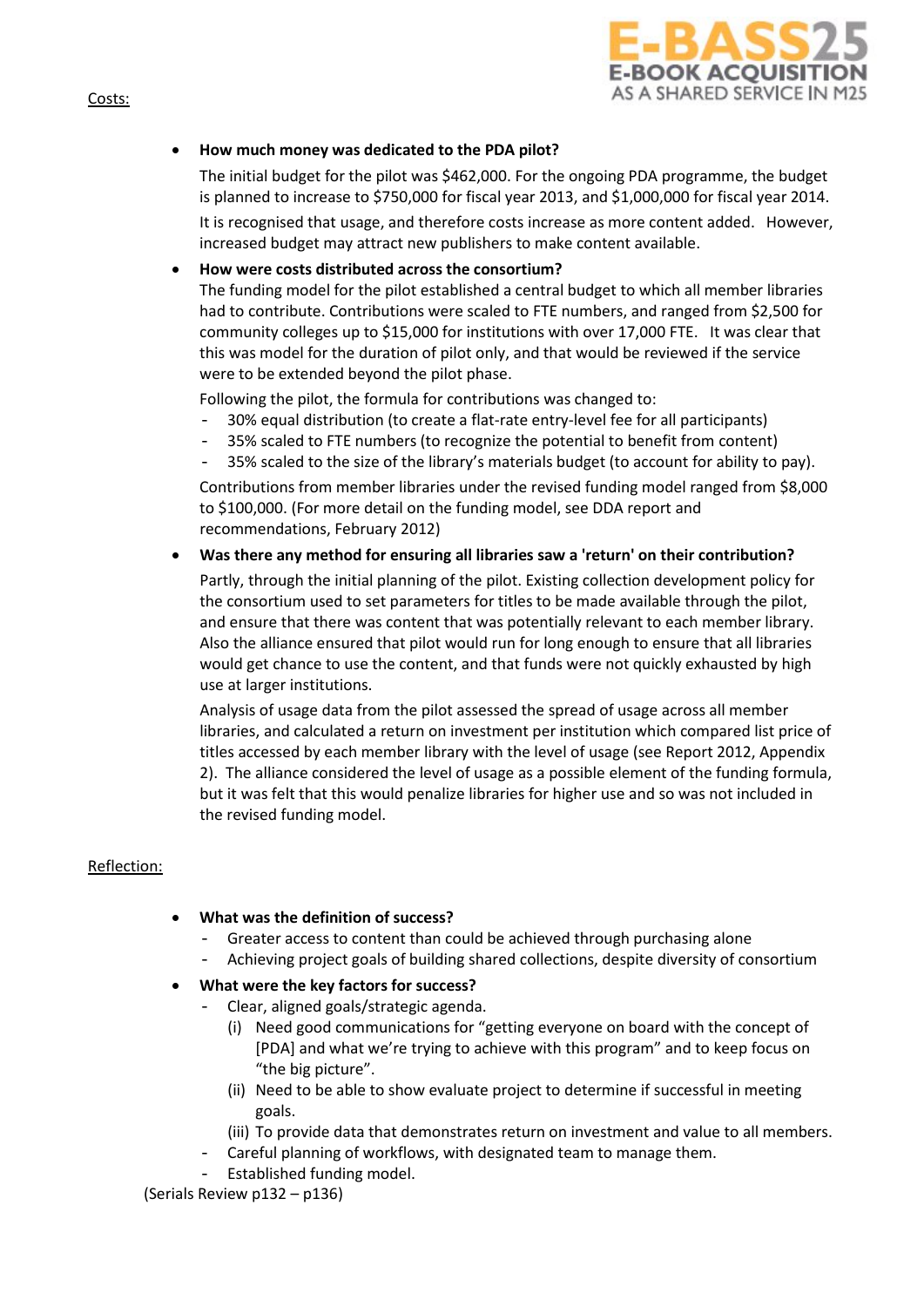

NB "A pilot's success is not defined by the total absence of AS A SHARED SERVICE IN M25 those problems to the extent possible, learning from them when they inevitably occur, and taking steps to address them promptly" (Serials Review p133 - p136)

## • **What were /are the key challenges? What could be done better?**

# - **Gaining Publisher Commitment**

There is a need for more publishers to provide a broader range of content. Data on print purchase history can help to negotiate purchase price and possibly reassure publishers about loss of income from sharing. Data from PDA showing both purchases and rental fees should demonstrate possible revenue sources. PDA also makes content available to smaller libraries, and so broadens a publisher's market reach.

# - **Managing Metadata & Workflows**

Some of the biggest issues involved managing metadata (for both discovery and access). All libraries in the pilot used their own ILS; some libraries also used a discovery system (most commonly WorldCat local); all libraries used their own proxy system.

The consortium already had an established Collaborative Technical Services Team which modelled workflows for each library, dealt with issues including source of records, loading records, tracking purchased titles, removing records, ensuring URLs correct, how to display records, whether to include in WorldCat etc.

The pilot highlighted several needs, including:

- Need to increase automation of workflows .
- Need for improved integration for metadata flow between supplier and OCLC.
- Need for improved tools for management and reporting.
- Need to focus on simple process that met majority needs, rather than complex process that covered every need.

# - **Agreeing & Communicating Goals**

There was a need to ensure messages about the PDA pilot were received by all member libraries, as still some lack of awareness of how project / PDA model supposed to work.

It is particularly of note that is a challenge for the consortium to sell *both* the benefits of PDA model *and* the benefits of acting as a consortium. There is still a tendency from some librarians to see lack of purchases as 'failure'.

The pilot aimed at 'ownership' from the start – the original brief was that success factor was to end up owning content. It was "easier to get more traditional collection managers on board with the ownership approach" (Serials Review p135) It was difficult to decide on the initial purchase threshold due to lack of previous data from consortiascale projects, so the consortium lowered the purchase threshold from 10 to 5 loans mid-way through the pilot to increase number of purchases. This decision needed to be communicated to all participating libraries as changes were made which affected the progress of the pilot.